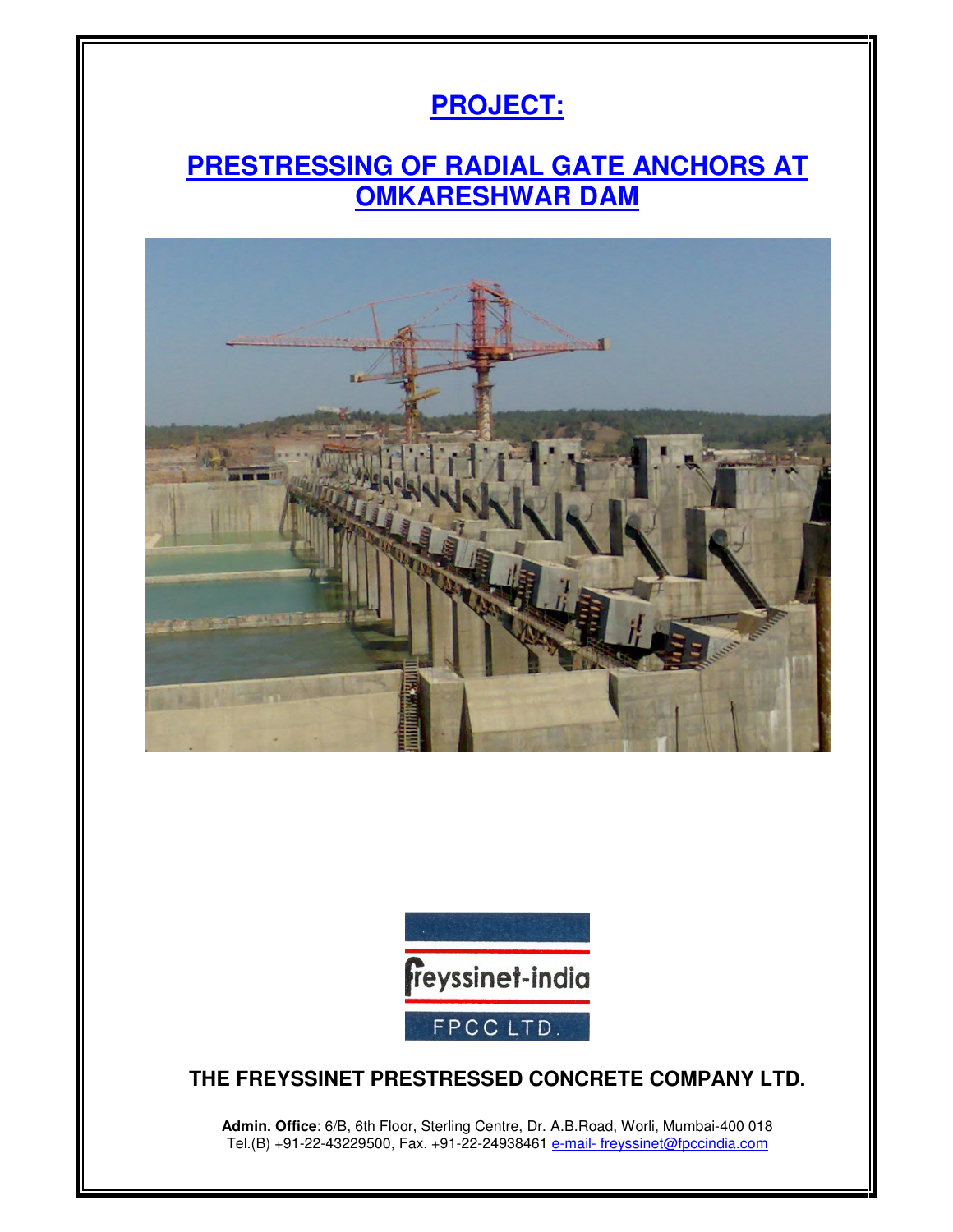### **PROJECT DETAILS**

- **Location Of Job: Omkareshwar, Khandwa (Madhya Pradesh)**
- **Nature Of Job: Pre-Stressing Of Radial Gate Anchors**
- **Client : Narmada Hydroelectric Development Corporation Limited.**
- **Design Consultant For Hydro-Mechanical Works : M/S Alstom Projects Ltd, Germany**
- **Main Contractor : M/S Jaiprakash Associates Ltd (Delhi)**
- **PT Contractor :- The Freyssinet Prestressed Concrete Company Ltd (Mumbai)**